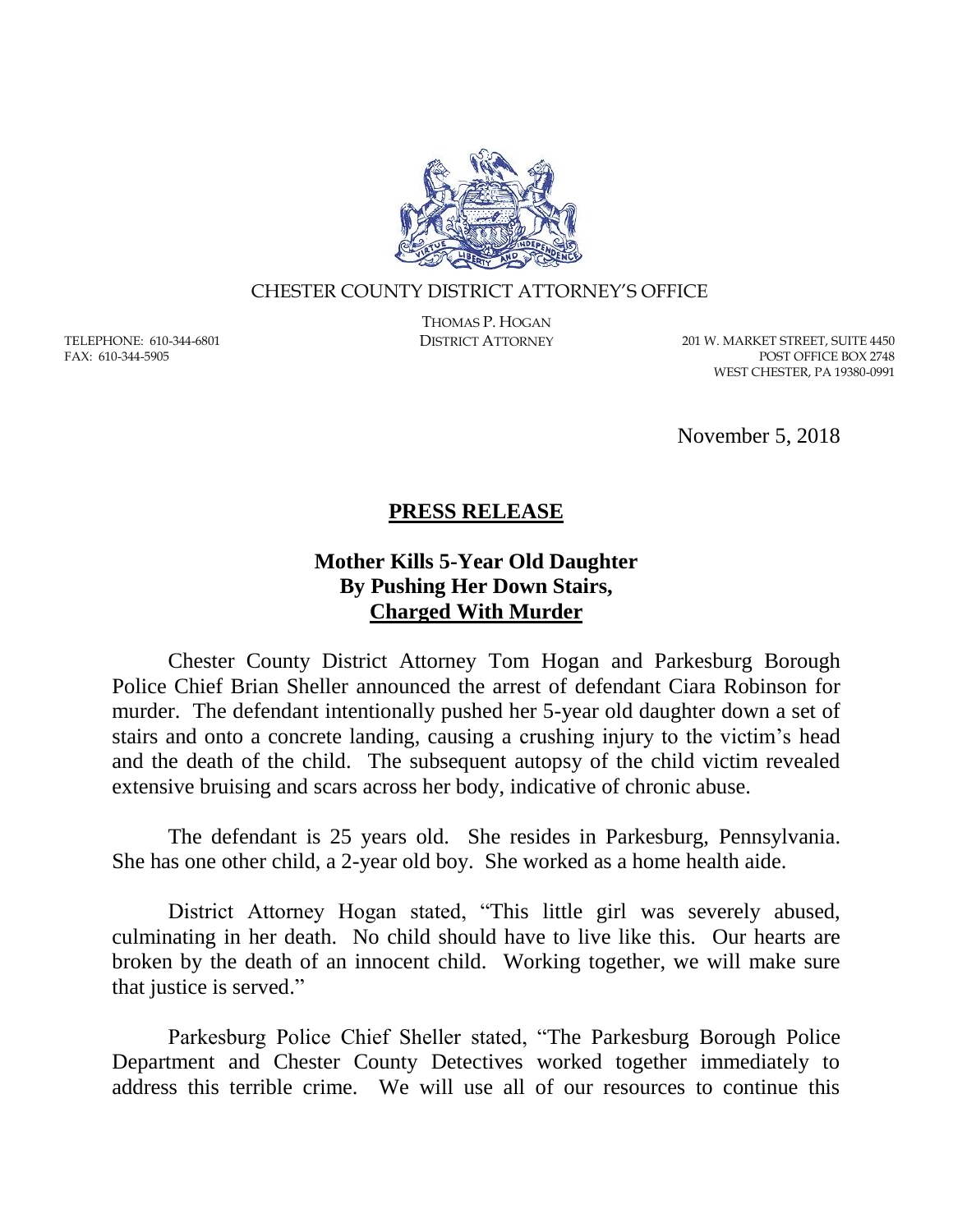investigation and discover every piece of evidence. The Parkesburg community mourns the death of this child."

The allegations of the criminal complaint are as follows: $1$ 

On October 31, 2018, the Parkesburg Borough Police Department and medical personnel were dispatched at approximately 9:25 p.m. to 403 Walnut Street, Parkesburg, Chester County, Pennsylvania. Present at the residence were defendant Ciara Robinson and her 5-year old daughter, victim Amatulah "Amy" McLaughlin.

The victim was not breathing, had no pulse, and was cool to the touch, indicating that she had been dead for some time.

The Parkesburg Borough Police Department and the Chester County Detectives immediately began to investigate the death. Based on the processing of the scene, witness interviews, an autopsy of the victim, and other investigative leads, the following information was developed.

On October 31, the defendant became angry with the victim. She hit her and then intentionally pushed her down the stairs to the basement of the residence. The stairs are an 8-9 foot fall, and ends with a concrete landing. The victim struck her head when she hit the landing. After the incident, the defendant notified a friend, "I knocked [the victim] out…. She won't wake up…. I am going to jail."

An autopsy of the victim revealed that she died of blunt force trauma to the head, resulting in an acute subdural hematoma and extremely swollen brain. In short, the victim died from a brain bleed and extreme intra-cranial pressure.

In addition to this acute injury, the autopsy also revealed that the child had been severely beaten over a period of time. She had extensive bruises, scars, puncture wounds, and strike marks over her arms, legs, and back.

The police conducted interviews and gathered other historical information that revealed that the defendant had been beating the child victim since at least November of 2017.

 $\overline{a}$  $<sup>1</sup>$  A criminal defendant is presumed innocent until proven guilty in court.</sup>